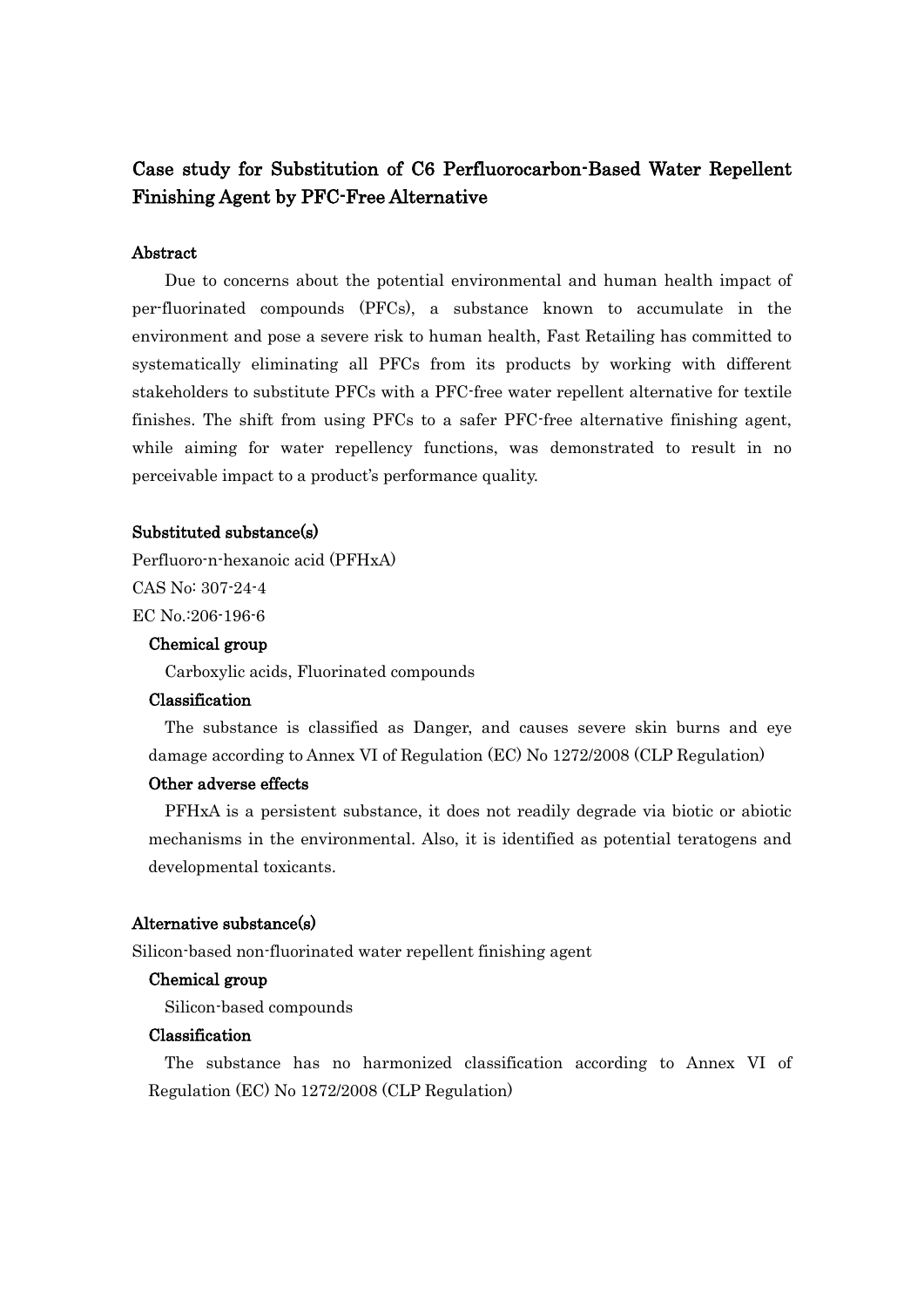## Application

## Sector

Manufacture of textiles, apparel, leather and related products

## Process

Finishing (metal, wood, ceramics, textiles, etc.)

#### State of Implementation

In use

## Availability of alternative(s)

On the market

## Hazard assessment

The substituted PFCs-based product contained or released PFHxA, which is assigned by the producer with hazardous as H317 (May cause an allergic skin reaction) and H412 (Harmful to aquatic life with long lasting effects). No further details on the substituted product are known to SUBSPORT. The alternative product is classified by the producer and is free of PFCs. Silicon-based compounds are not listed on the Substance Database according to SUBSPORT Screening Criteria (SDSC).

#### Substitution description

Water repellent surface treated fabrics are often used for apparel and outdoor wear. PFCs are main ingredients found in Durable Water Repellent (DWR) finishing agents due to its specialty applications. They are thermally stabile chemicals which provide treated fabrics with good durability during care processes such as laundering and dry-cleaning. PFCs can generally be categorized into two groups: Long-chain PFCs and short-chain PFCs. Long-chain PFCs, such as PFOA (C8) and PFOS (C8) are hard to breakdown, bio accumulative and potentially toxic. In light of the concerns around the use of long-chain PFCs, there have been shifts towards short-chain PFCs such as PFHxA (C6) and PFBS (C4). Short-chain PFCs are now promoted as having comparable repellency and other performance attributes similar to that of long-chain PFCs. Although short-chain PFCs show less environmental and human health impacts than long-chain PFCs, they may also be substances of concern. For this reason, substitution of all PFCs is driven by a precautionary principle.

One PFC-free alternative is a silicon-based, non-fluorinated water repellent finishing agent, which allows a durable surface treatment on fabrics. This alternative finishing agent was chosen out of a number of PFC-free products due to its performance results on certain fabric types (see summary of water resistance test result in table 1).